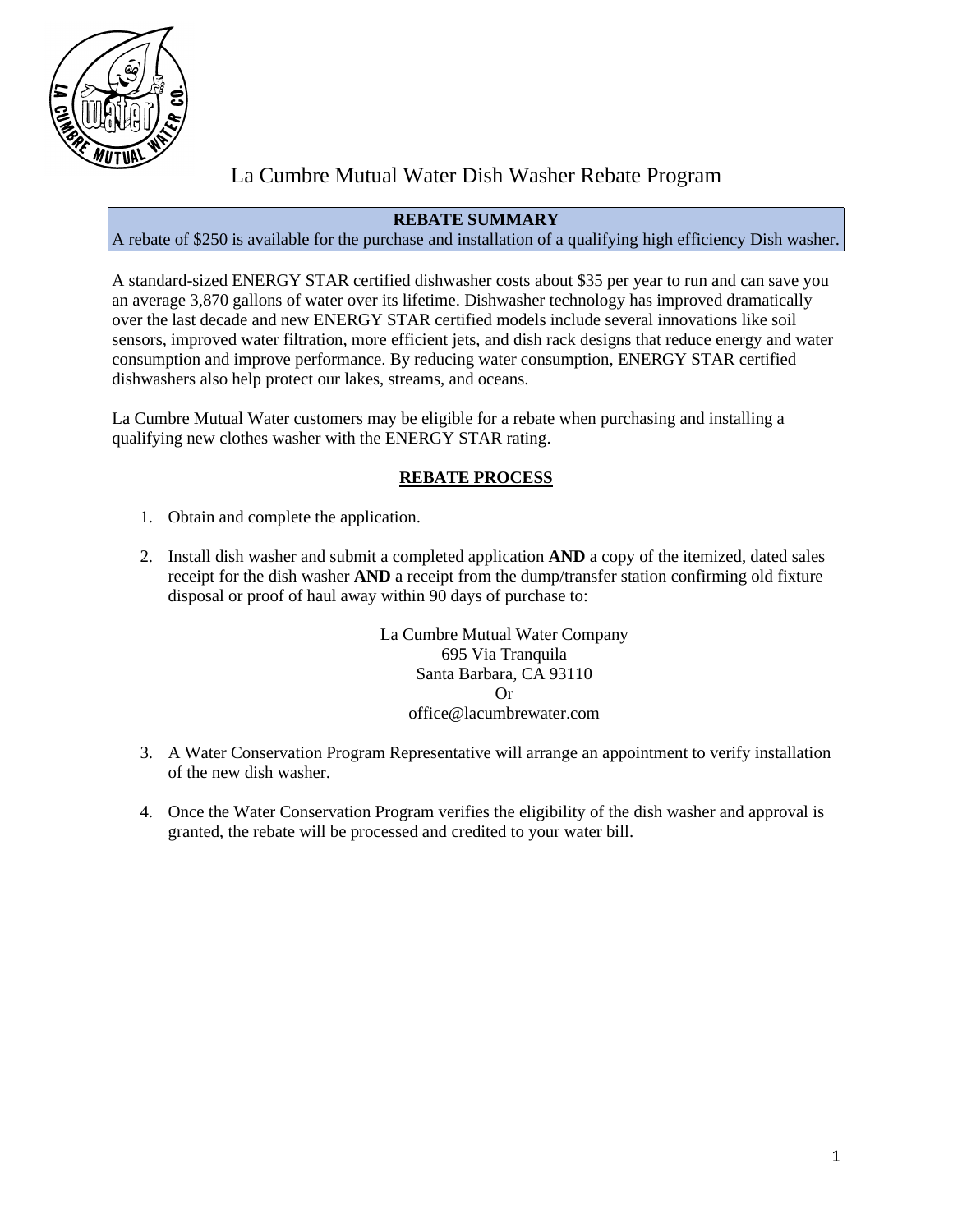

# **DISH WASHER REBATE PROGRAM GUIDELINES AND CONDITIONS:**

#### Qualifying Applicants

Customers who pay a water utility bill to La Cumbre Mutual Water Co.

#### Rebate Details

The rebate amount is \$250 for the purchase and installation of each new ENERGY STAR certified dish washer.

Within 90 days of your completed installation, send the following:

- Buy your fixture/appliance.
- Install your new fixture/appliance.
- Provide an itemized receipt of fixture/appliance purchase.
- Provide a receipt from the dump/transfer station confirming old fixture disposal or proof of haul away.

By applying, applicants agree to an inspection to verify the installation. Rebates will only be awarded after verification of proper installation and compliance with the requirements of this rebate. Rebate will be credited to your water bill.

#### Rebate Requirements

The new dish washer must be ENERGY STAR certified. Dish washers that do not meet this certification will not qualify for a rebate. The dish washer must be purchased after  $1/1/22$ , previous installations will not be considered for a rebate. The dish washer must be properly installed and functional before inspection.

#### Important Notes

- Possession or submission of a rebate application does not guarantee a rebate approval.
- Rebates are processed on a first-come, first-served basis, while funding lasts.
- Rebate amounts are subject to change without notification.
- If approved, the rebate will be credited to the billing account
- The Dish Washer Rebate Program is subject to change or termination without notice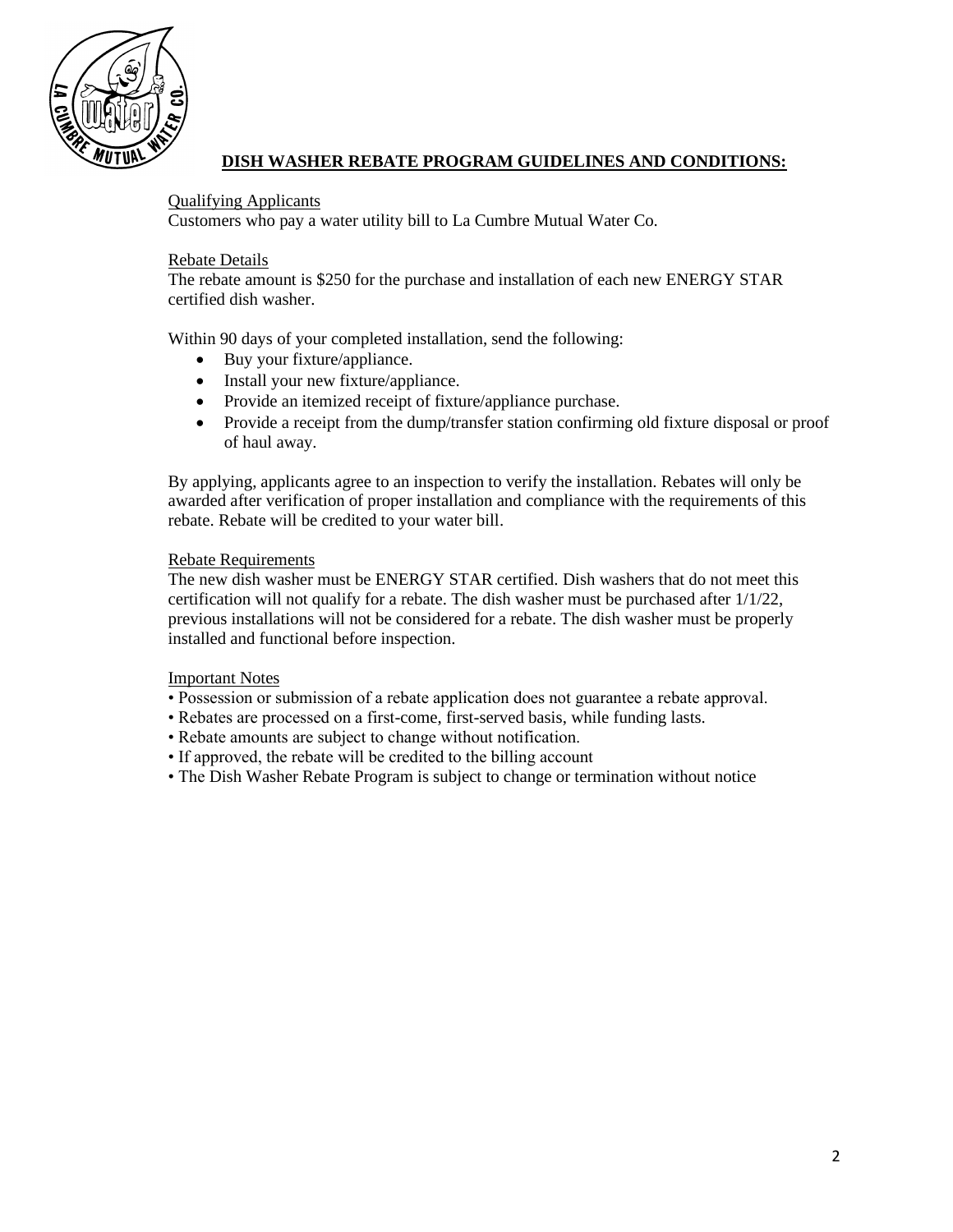

# **Dish Washer Rebate Application**

Date:

### ACCOUNT INFORMATION

| Name on Account: |  |
|------------------|--|
|                  |  |
|                  |  |
|                  |  |

#### REBATE INFORMATION

Application must be approved prior to issuance of rebate. Incomplete applications will be returned. A copy of the original itemized, dated sales receipt for the dish washer, as well as proof of disposal of old unit must be submitted with the completed rebate application within 90 days of the purchase date. Installation costs and new construction costs are not included in the rebate. Accessories and taxes are also not included.

How did you learn about this rebate? \_\_\_\_\_\_\_\_\_\_\_\_\_\_\_\_\_\_\_\_\_\_\_\_\_\_\_\_\_\_\_\_\_\_\_\_\_\_\_\_\_\_\_\_\_\_\_

Send Completed application and proof of purchase to:

La Cumbre Mutual Water Company 695 Via Tranquila Santa Barbara, CA 93110 Or office@lacumbrewater.com

#### DISH WASHER INFORMATION

Complete the information below.

| Dish Washer Brand:                   | Model:             |
|--------------------------------------|--------------------|
|                                      | Date Purchased:    |
| Purchase Price (without tax): $\$    | Installation Date: |
| Estimated Age of Removed Dish Washer |                    |